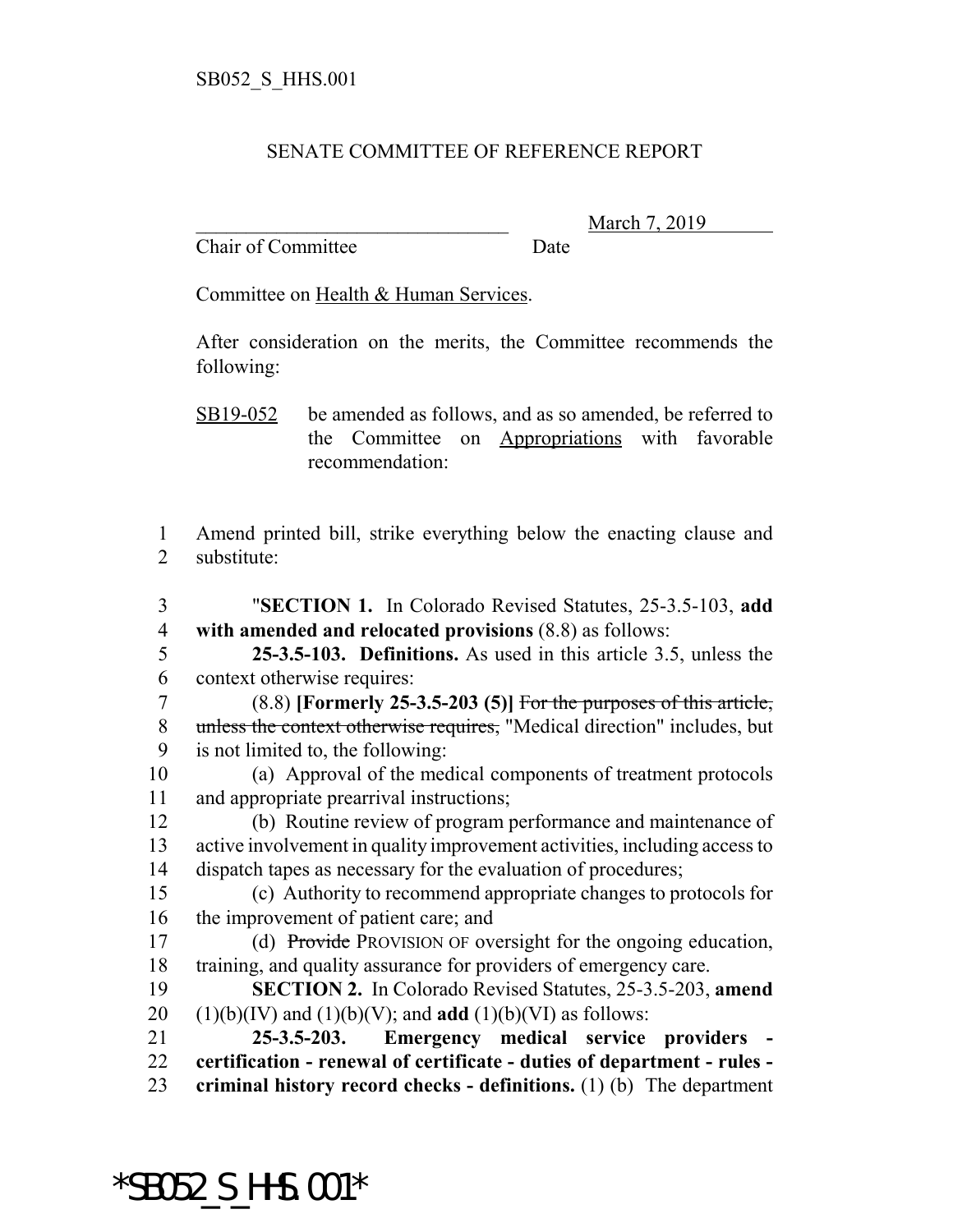shall certify emergency medical service providers. The board shall adopt rules for the certification of emergency medical service providers. The rules must include the following:

4 (IV) Disciplinary sanctions, which shall MUST include provisions for the denial, revocation, and suspension of certificates and the 6 suspension and probation of certificate holders; and

 (V) An appeals process pursuant to sections 24-4-104 and 8 24-4-105  $C.R.S.,$  that is applicable to department decisions in connection with certifications and sanctions; AND

 (VI) A STATEMENT THAT AN EMERGENCY MEDICAL SERVICE PROVIDER MAY PRACTICE IN A CLINICAL SETTING, AS DEFINED IN SECTION 25-3.5-207 (1)(a), SUBJECT TO THE REQUIREMENTS OF SECTION 25-3.5-207 AND RULES ADOPTED BY THE BOARD.

 **SECTION 3.** In Colorado Revised Statutes, 25-3.5-205, **amend** 15 (2) and  $(5)(a)$  as follows:

 **25-3.5-205. Emergency medical service providers - investigation - discipline.** (2) An emergency medical service provider, THE MEDICAL SUPERVISOR OF AN EMERGENCY MEDICAL SERVICE PROVIDER IN A CLINICAL SETTING, AS THOSE TERMS ARE DEFINED IN SECTION 25-3.5-207 (1), the employer of an emergency medical service provider, a medical director, and a physician providing medical direction of an emergency medical service provider shall report to the department any misconduct that is known or reasonably believed by the person to have occurred.

(5) For the purposes of this section:

 (a) "Medical director" means a physician who supervises certified PROVIDES MEDICAL DIRECTION TO emergency medical service providers 28 consistent with the rules adopted by the executive director or chief medical officer, as applicable, under section 25-3.5-206.

 **SECTION 4.** In Colorado Revised Statutes, 25-3.5-206, **amend** 31 (4)(a) introductory portion,  $(4)(a)(III)$ , and  $(4)(a.5)(I)$ ; and **add** (5) as follows:

 **25-3.5-206. Emergency medical practice advisory council - creation - powers and duties - emergency medical service provider scope of practice - definitions - rules.** (4) (a) The director or, if the director is not a physician, the chief medical officer shall adopt rules in 37 accordance with article 4 of title  $24 \text{ C.R.S.}$ , concerning the scope of 38 practice of emergency medical service providers. for prehospital care. The rules must include the following:

 (III) Criteria for requests to waive the scope of practice rules IN A 41 PREHOSPITAL SETTING and the conditions for such THE waivers;

 $*$ SB052 S HHS.001 $*$  -2-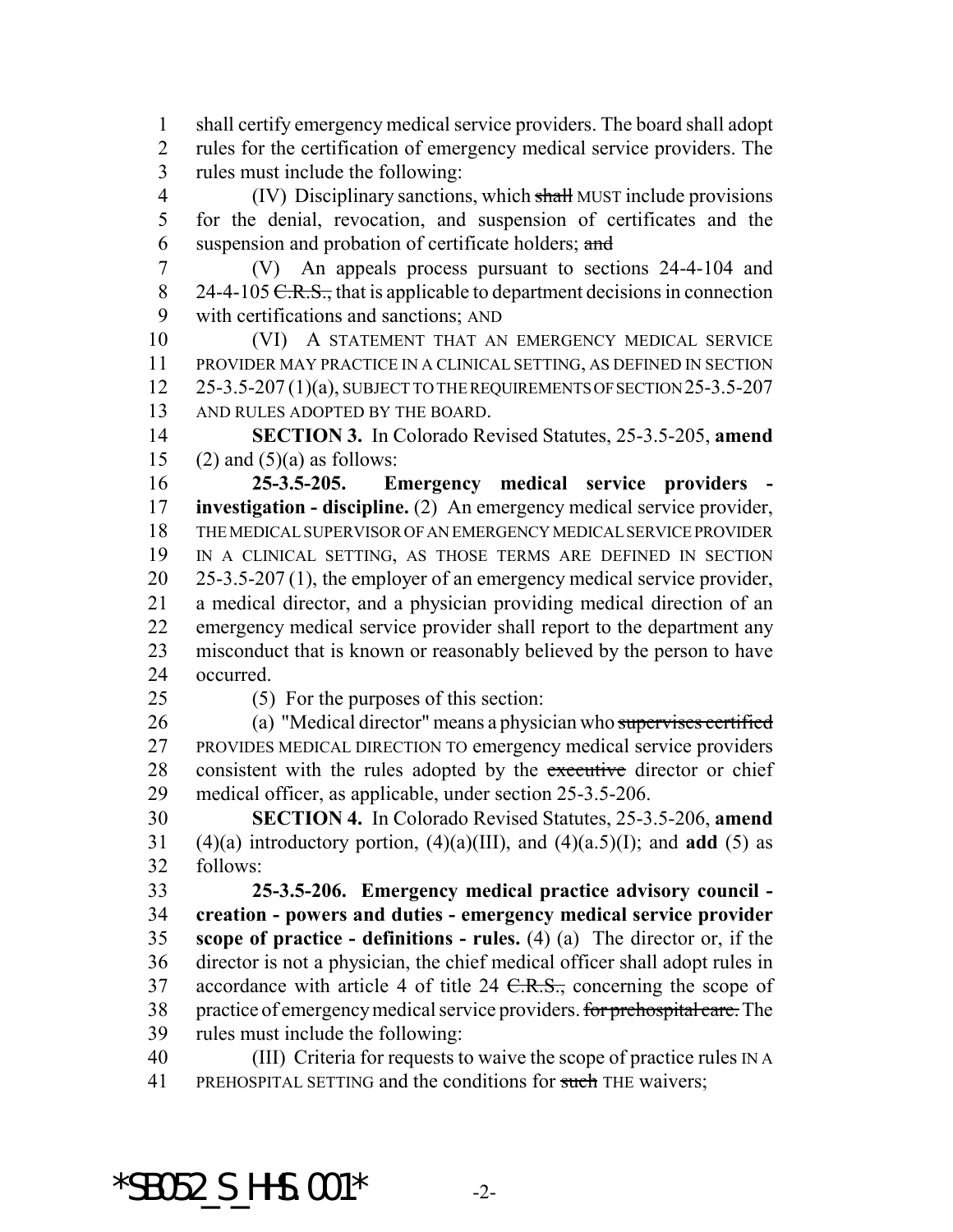1 (a.5) (I)  $\theta$  or before January 1, 2018, The director or, if the director is not a physician, the chief medical officer shall adopt rules in 3 accordance with article 4 of title  $24 \text{ C.R.S.}$ , concerning the scope of practice of a community paramedic. An emergency medical service provider's endorsement as a community paramedic, issued pursuant to the rules adopted under section 25-3.5-203.5, is valid for as long as the 7 emergency medical service provider maintains his or her certification by the department.

9 (5) AS USED IN THIS SECTION:

 (a) "INTERFACILITY TRANSPORT" HAS THE MEANING SET FORTH IN SECTION 25-3.5-207 (1)(c).

 (b) "PREHOSPITAL SETTING" MEANS ONE OF THE FOLLOWING SETTINGS IN WHICH AN EMERGENCY MEDICAL SERVICE PROVIDER PERFORMS PATIENT CARE, WHICH CARE IS SUBJECT TO MEDICAL DIRECTION BY A MEDICAL DIRECTOR:

16 (I) AT THE SITE OF AN EMERGENCY;

(II) DURING EMERGENCY TRANSPORT; OR

(III) DURING INTERFACILITY TRANSPORT.

 (c) "SCOPE OF PRACTICE" HAS THE MEANING SET FORTH IN SECTION 20  $25-3.5-207(1)(f)$ .

 **SECTION 5.** In Colorado Revised Statutes, **add** 25-3.5-207 as follows:

 **25-3.5-207. Ability of certified emergency medical service providers to work in clinical settings - restrictions - definitions - rules.** (1) AS USED IN THIS SECTION, UNLESS THE CONTEXT OTHERWISE REQUIRES:

 (a) "CLINICAL SETTING" MEANS A HEALTH FACILITY LICENSED OR 28 CERTIFIED BY THE DEPARTMENT PURSUANT TO SECTION 25-1.5-103 (1)(a).

 (b) "IN-SCOPE TASKS AND PROCEDURES" MEANS TASKS AND PROCEDURES PERFORMED BY AN EMERGENCY MEDICAL SERVICE PROVIDER WITHIN THE EMERGENCY MEDICAL SERVICE PROVIDER'S SCOPE OF PRACTICE.

 (c) "INTERFACILITY TRANSPORT" MEANS THE MOVEMENT OF A PATIENT FROM ONE LICENSED HEALTH CARE FACILITY TO ANOTHER LICENSED HEALTH CARE FACILITY.

 (d) "MEDICAL SUPERVISION" MEANS THE OVERSIGHT, GUIDANCE, AND INSTRUCTIONS THAT A MEDICAL SUPERVISOR PROVIDES TO AN EMERGENCY MEDICAL SERVICE PROVIDER.

 (e) "MEDICAL SUPERVISOR" MEANS A COLORADO-LICENSED PHYSICIAN, PHYSICIAN ASSISTANT, ADVANCED PRACTICE NURSE, OR REGISTERED NURSE.

 $*$ SB052 S HHS.001 $*$  -3-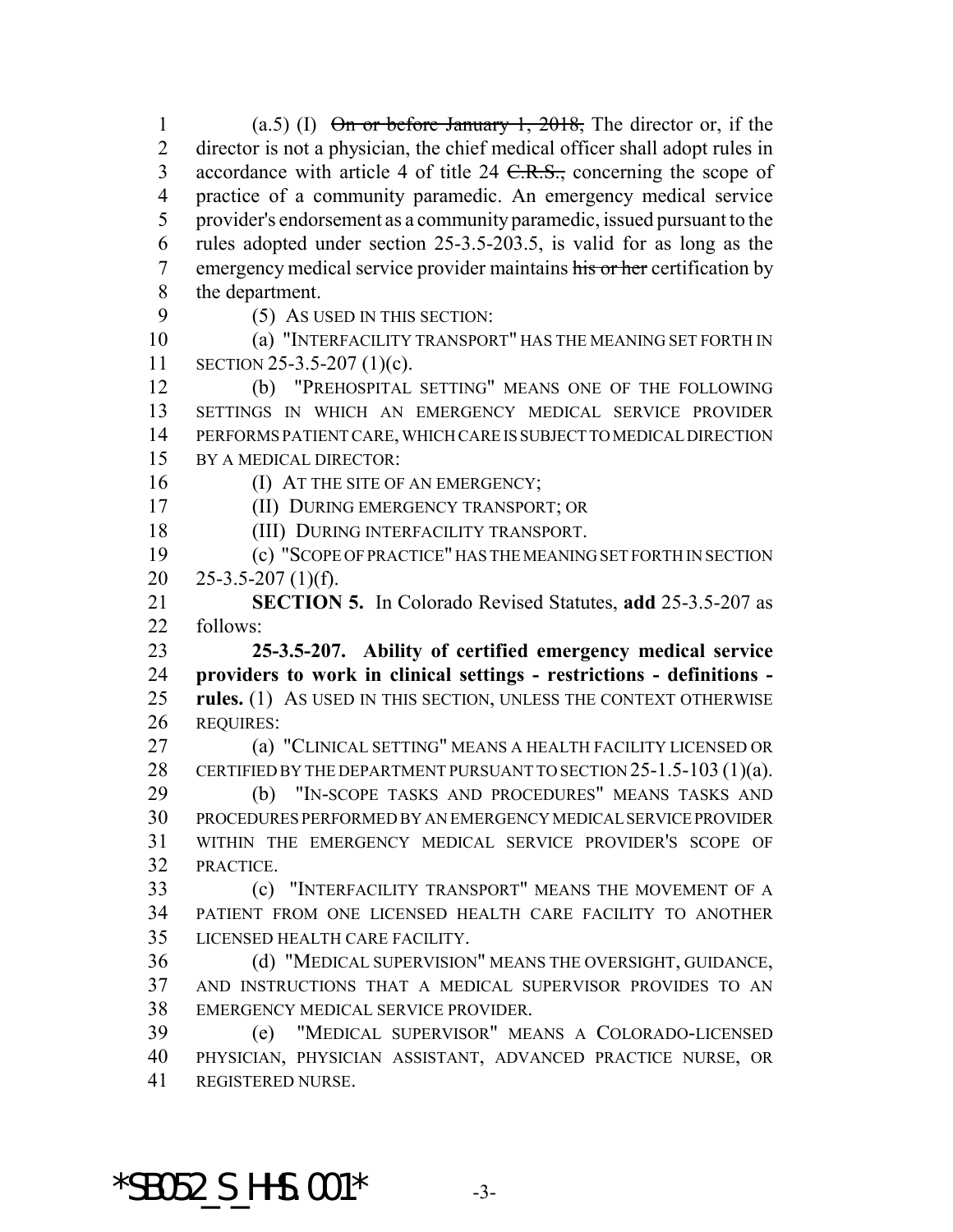(f) "SCOPE OF PRACTICE" MEANS THE TASKS, MEDICATIONS, AND PROCEDURES THAT AN EMERGENCY MEDICAL SERVICE PROVIDER IS AUTHORIZED TO PERFORM OR ADMINISTER IN ACCORDANCE WITH SECTIONS 25-3.5-203 AND 25-3.5-206 AND RULES PROMULGATED PURSUANT TO THOSE SECTIONS.

 (2) IN ACCORDANCE WITH THE LIMITATIONS CONTAINED IN THIS ARTICLE 3.5, AN EMERGENCY MEDICAL SERVICE PROVIDER MAY WORK IN A CLINICAL SETTING SUBJECT TO THE FOLLOWING CONDITIONS:

 (a) THE EMERGENCY MEDICAL SERVICE PROVIDER MAY PERFORM ONLY TASKS AND PROCEDURES THAT ARE WITHIN THE EMERGENCY MEDICAL SERVICE PROVIDER'S APPLICABLE SCOPE OF PRACTICE;

 (b) THE EMERGENCY MEDICAL SERVICE PROVIDER SHALL PERFORM IN-SCOPE TASKS AND PROCEDURES PURSUANT TO ORDERS OR INSTRUCTIONS FROM, AND UNDER THE MEDICAL SUPERVISION OF, A MEDICAL SUPERVISOR;

 (c) MEDICAL SUPERVISION MUST BE PROVIDED BY A MEDICAL SUPERVISOR WHO IS IMMEDIATELY AVAILABLE AND PHYSICALLY PRESENT AT THE CLINICAL SETTING WHERE THE CARE IS BEING DELIVERED TO PROVIDE OVERSIGHT, GUIDANCE, OR INSTRUCTION TO THE EMERGENCY MEDICAL SERVICE PROVIDER DURING THE EMERGENCY MEDICAL SERVICE PROVIDER'S PERFORMANCE OF IN-SCOPE TASKS AND PROCEDURES;

22 (d) THE MEDICAL SUPERVISOR OF THE EMERGENCY MEDICAL SERVICE PROVIDER MUST BE LICENSED IN GOOD STANDING; AND

 (e) EACH CLINICAL SETTING AT WHICH AN EMERGENCY MEDICAL SERVICE PROVIDER PERFORMS IN-SCOPE TASKS AND PROCEDURES PURSUANT TO THIS SECTION SHALL, IN COLLABORATION WITH ITS MEDICAL STAFF, ESTABLISH OPERATING POLICIES AND PROCEDURES THAT ENSURE THAT EMERGENCY MEDICAL SERVICE PROVIDERS PERFORM TASKS AND PROCEDURES AND ADMINISTER MEDICATIONS WITHIN THEIR SCOPE OF PRACTICE.

 (3) NOTHING IN THIS SECTION ALTERS THE AUTHORITY OF A PHYSICIAN OR REGISTERED NURSE IN A CLINICAL SETTING TO DELEGATE ACTS, INCLUDING THE ADMINISTRATION OF MEDICATIONS, THAT ARE OUTSIDE OF AN EMERGENCY MEDICAL SERVICE PROVIDER'S SCOPE OF PRACTICE PURSUANT TO SECTIONS 12-36-106 OR 12-38-132, AS APPROPRIATE.

 (4) THE BOARD MAY PROMULGATE RULES AS NECESSARY TO IMPLEMENT THIS SECTION.

 **SECTION 6. Repeal of provisions being relocated in this act.** In Colorado Revised Statutes, **repeal** 25-3.5-203 (5).

**SECTION 7. Act subject to petition - effective date -**

 $*$ SB052 S HHS.001 $*$  -4-